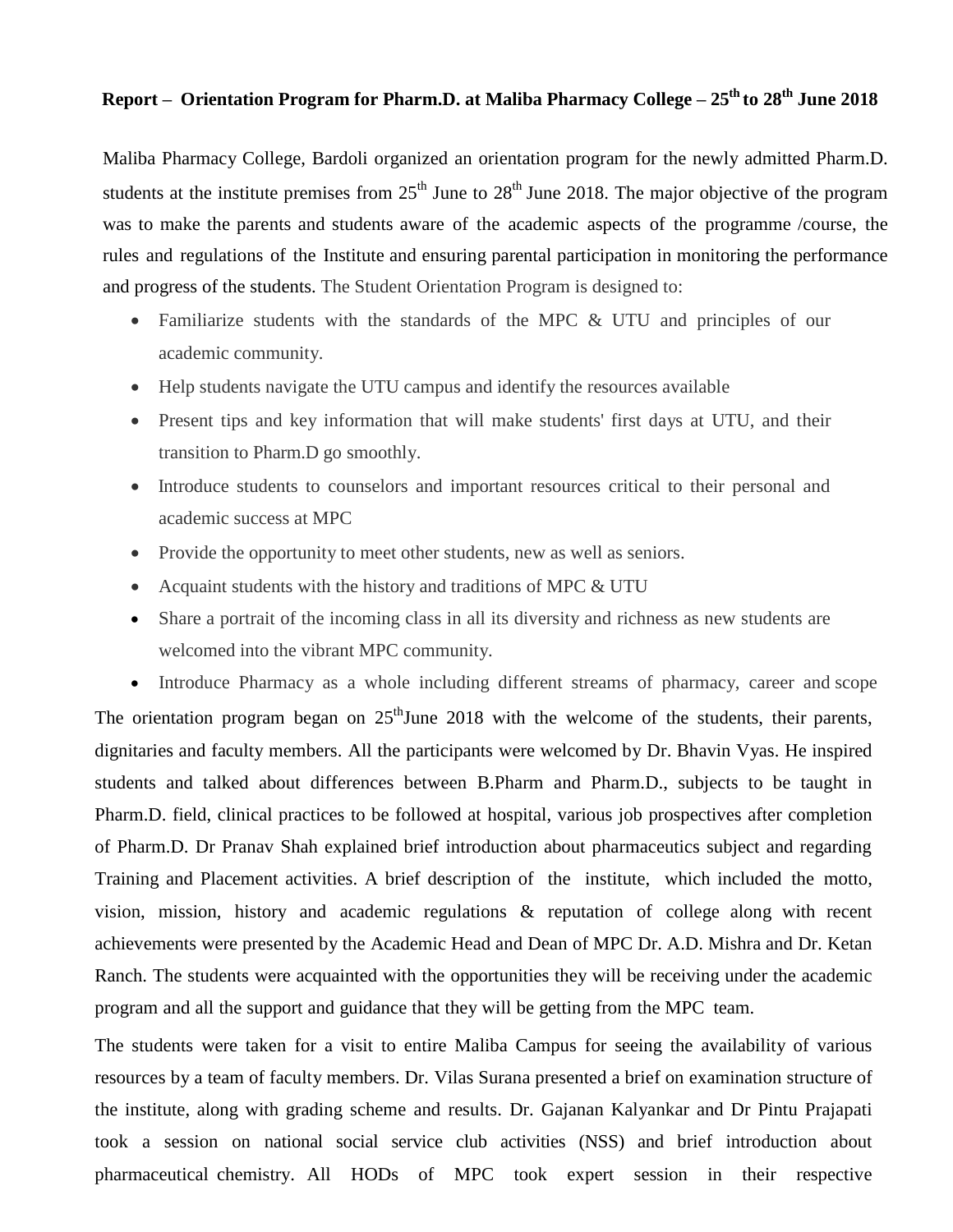specialization subjects for creating interest in Pharmacy field and to have an overview of different subjects of Pharmacy. A session with seniors and management games by Dr. Hetal Patel was also arranged to make them familiar and imbibe team building in them. The highlight of the orientation was movie based workshop by trainer Mr. Rasvin tailor. A vote of thanks was proposed by Dr. Ketan Ranch at the end of this 4 days orientation program. This Orientation Program was coordinated by admission committee of MPC namely Ketan Ranch, Bhavik Satani, Bhavin Vyas and other faculty members of MPC. The 4-day extravaganza came to an end with the provision of feedback session by participants. The detail schedule of orientation was as under:

|                          | Date: 25/06/2018<br>Venue: DF-113                       |
|--------------------------|---------------------------------------------------------|
| Time                     | Schedule                                                |
| $9:00 - 10:00$           | Dr. BhavinVyas                                          |
|                          | A to Z of PharmD Course                                 |
| $10:00 - 11:00$          | <b>Dr. Pranav Shah</b>                                  |
|                          | <b>Regarding T&amp;P</b>                                |
| $11:00 - 11:30$          | Dr. Ketan Ranch                                         |
|                          | Admission documentation                                 |
| $11:30 - 12:30$          | <b>LUNCH BREAK</b>                                      |
| 12:30 onward             | Enrolment, Accommodation and Transportation formalities |
|                          |                                                         |
|                          | Date: 26/06/2018<br>Venue: DF-113                       |
| $9:00 - 9:30$            | Dr. Bhavin Vyas                                         |
|                          | Overview of Pharmacology subjects                       |
| $9:30 - 10:00$           | Prof A D Mishra, Dean Faculty of Pharmacy UTU address   |
| $10:00 - 11:00$          | Dr. Ketan Ranch                                         |
|                          | About MPC& Activities at UTU                            |
| $11:00 - 11:15$          | Dr. Shailesh A Shah                                     |
|                          | <b>Principal's address</b>                              |
| $11:15 - 11:30$          | Dr. D.R Shah Provost, UTU address                       |
| 11:30-12:30pm            | Lunch Break                                             |
| $12:30 - 1:00$ pm        | Dr. Pranav Shah                                         |
|                          | Pharmaceutics                                           |
| $1:00 - 2:30$ pm         | Richa Chmpaneria & Nidhi Kher                           |
|                          | Interaction with 2 <sup>nd</sup> Year Pharm.D.          |
| $2:30 - 3:30$ pm         | <b>MPC</b> visit                                        |
|                          | (RichaChampaneria, Prarthna Patel and NidhiKher)        |
|                          |                                                         |
|                          | Date: 27/06/2018<br>Venue: DF-113                       |
| $9:00 - 10:00$           | Dr. Arti Gupta                                          |
|                          | <b>Regarding Pharmacognosy Department</b>               |
| $10:00 - 11:15$          | Dr. Gajanan Kalyankar& Dr. Pintu Prajapati              |
|                          | NSS activities, Pharm. Chemistry & QA                   |
| $11:15 - 12:00$          | Dr. Vilas Surana                                        |
|                          | Examination System and norms                            |
| $12:00 - 12:45$ pm       | <b>LUNCH BREAK</b>                                      |
| $12:45 - 2:00 \text{pm}$ | Management & Leadership Games                           |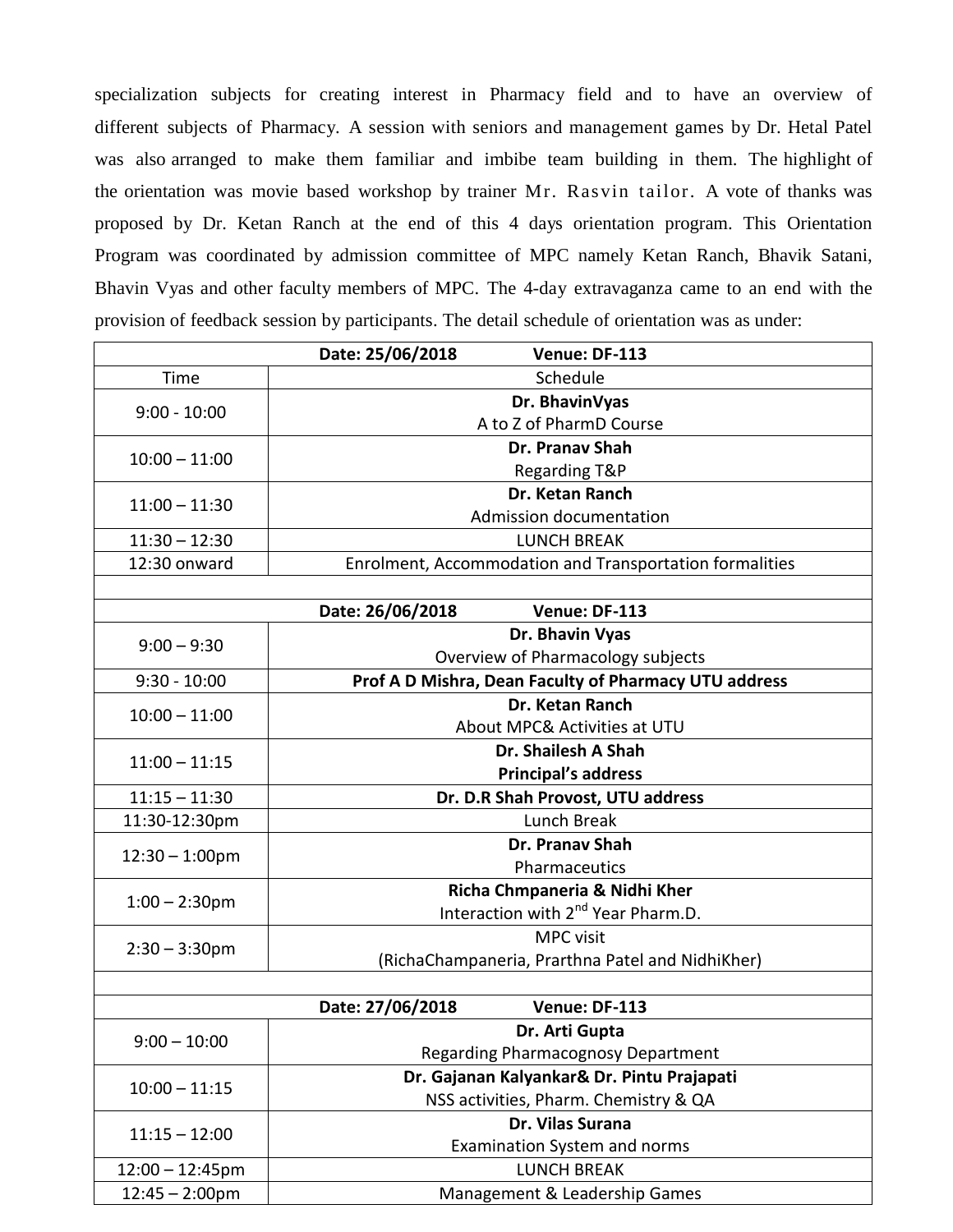|                           | (Dr. Vilas Surana and Dr. Hetal Patel)                           |
|---------------------------|------------------------------------------------------------------|
| $2:00 - 3:30$ pm          | <b>UTU Visit</b>                                                 |
|                           | (RichaChampaneria, Prarthna Patel, Nidhi Kher and Pratik Tailor) |
|                           |                                                                  |
|                           | Date: 28/06/2018<br>Venue: DF-113                                |
| $9:00 - 10:00$            | Dr. Nidhi Kher, Pharm.D.;                                        |
|                           | Dr. Zeel Naik Pharm.D.                                           |
|                           | Experiences of Pharm.D. Study                                    |
| $10:00 - 11:00$           | Dr. Shrikant Joshi                                               |
|                           | Universal Human Values & Role of Students in Nation building     |
| $11:00 - 11:30$ am        | Dr. Bhavik Satani                                                |
|                           | <b>Concluding Remarks</b>                                        |
| $11:30 - 12:30 \text{pm}$ | <b>Lunch Break</b>                                               |
| 12:30pm onwards           | <b>Mr. Rashvin Tailor</b>                                        |
|                           | <b>Movie based Learning workshop</b>                             |
|                           | (Chak de India, Border)                                          |